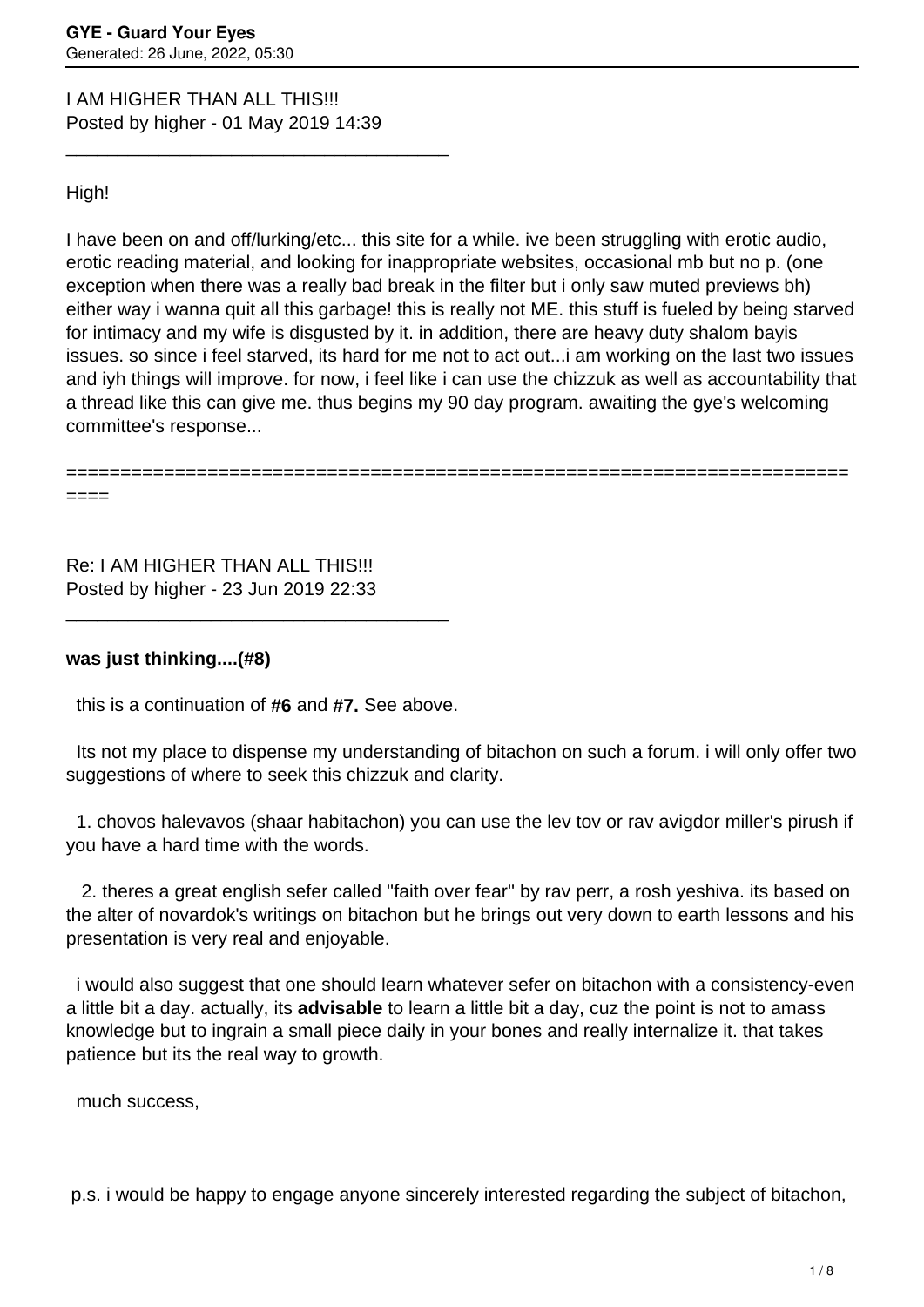in a one on one manner. feel free to pm me.

======================================================================== ====

Re: I AM HIGHER THAN ALL THIS!!! Posted by Realestatemogul - 25 Jun 2019 03:37

\_\_\_\_\_\_\_\_\_\_\_\_\_\_\_\_\_\_\_\_\_\_\_\_\_\_\_\_\_\_\_\_\_\_\_\_\_

I just think your focus is too much on the slip and not enough on the upward climb. It may sound crazy, but there is ZERO tachlis in thinking about a slip in the past. Okay true, charata is part of tshuvah but I don't think that is a well understood thing. It doesn't mean you should feel like a garbage can.

========================================================================

Re: I AM HIGHER THAN ALL THIS!!! Posted by higher - 25 Jun 2019 03:57

\_\_\_\_\_\_\_\_\_\_\_\_\_\_\_\_\_\_\_\_\_\_\_\_\_\_\_\_\_\_\_\_\_\_\_\_\_

[higher wrote on 11 Jun 2019 04:46](/forum/4-On-the-Way-to-90-Days/341690-Re-I-AM-HIGHER-THAN-ALL-THIS%21%21%21)**:**

#0

====

. i had a fall. i was in a situation with a bad book around and i knew i shouldnt be looking inside and i flipped to a bad part. actually it wasnt a ''bad book'' specifically. in terms of its labeled category it was a novel. but apparently nowadays, either the authors have lost their talent or if they dont put in an inappropriate scene, the book simply wont sell (as much).

 Either way, i probably could have rationalized that it was just a slip and maybe even gye wouldve allowed me to continue on the streak and all that.

But im tired of slips as well. for me, i want real clean days. so i scratched the whole thing.

 **Im proud of all the times ive said no the yetzer hara, and i know that ive made Hashem proud over the different successes within this streak. the streak aint my religion and quite frankly (in terms of gye rules) its not even a goal of mine, so here i am.**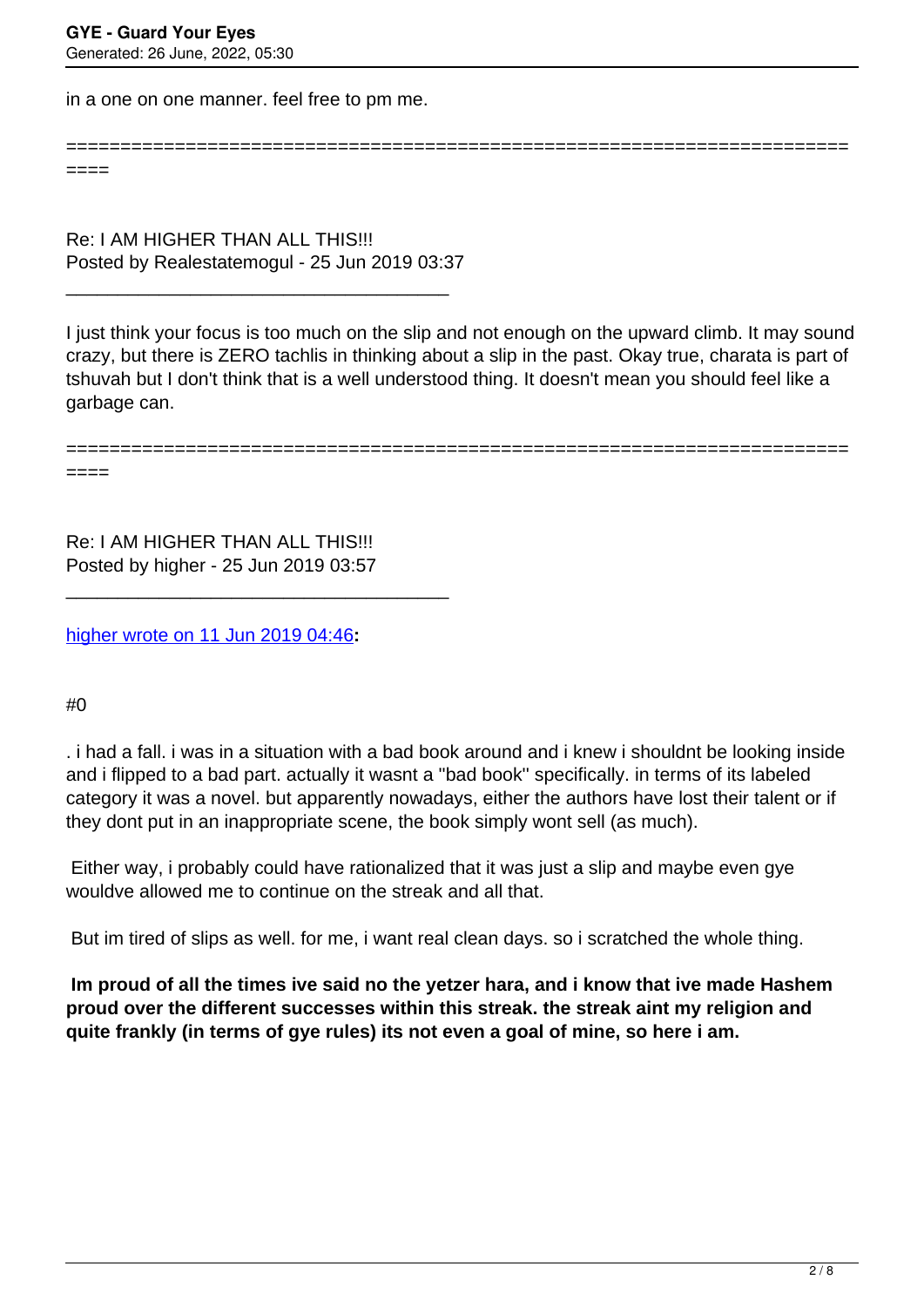REM, i appreciate your point. its true.

but i must confess. i dont feel like a garbage can.

see the bold.

and i will still keep on truckin'.

========================================================================

 $====$ 

Re: I AM HIGHER THAN ALL THIS!!! Posted by higher - 25 Jun 2019 04:00

btw i dont give a darn about my karma but it seems that some individual is making it his duty to find time on a consistent basis to lower it.

if you have a problem with any of my posts.....

\_\_\_\_\_\_\_\_\_\_\_\_\_\_\_\_\_\_\_\_\_\_\_\_\_\_\_\_\_\_\_\_\_\_\_\_\_

SAY IT TO MY FACE! (post it.)

========================================================================

====

Re: I AM HIGHER THAN ALL THIS!!! Posted by Shnitzel and kugel - 25 Jun 2019 05:48

\_\_\_\_\_\_\_\_\_\_\_\_\_\_\_\_\_\_\_\_\_\_\_\_\_\_\_\_\_\_\_\_\_\_\_\_\_

I just uped it.

======================================================================== ====

Re: I AM HIGHER THAN ALL THIS!!! Posted by higher - 25 Jun 2019 17:34

[Shnitzel and kugel wrote on 25 Jun 2019 05:48](/forum/4-On-the-Way-to-90-Days/341926-Re-I-AM-HIGHER-THAN-ALL-THIS%21%21%21)**:**

\_\_\_\_\_\_\_\_\_\_\_\_\_\_\_\_\_\_\_\_\_\_\_\_\_\_\_\_\_\_\_\_\_\_\_\_\_

I just uped it.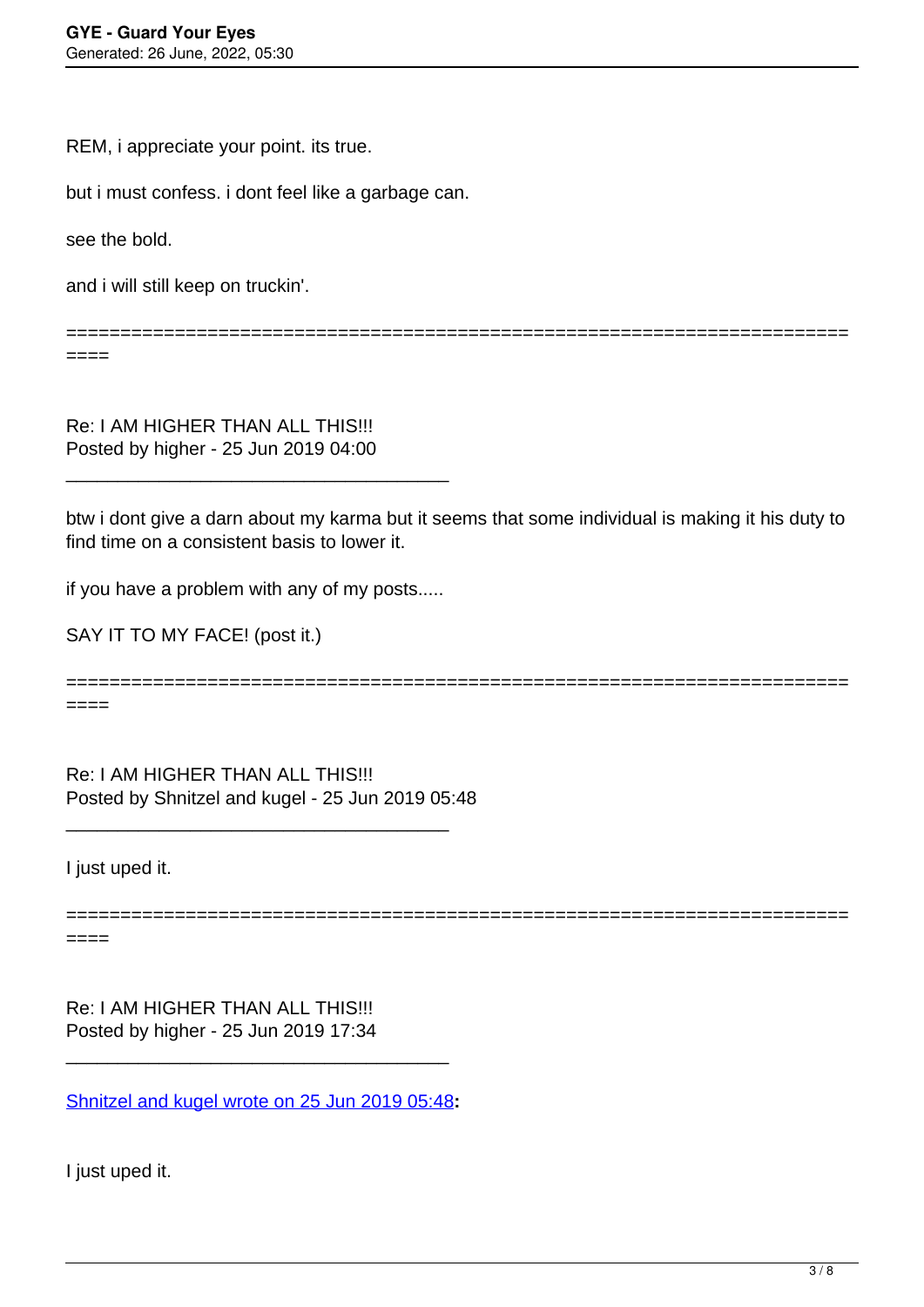nice of you.

)

?i really just want to hear if anyone has any criticism concerning my posts. id rather people not hide behind faceless and wordless karma lowering and rather speak up and post directly.

its not about the karma (but it is! i have no problem defending any of my posts and also no problem admitting if i agree that im wrong.

========================================================================

so speak up, unknown one! now!

====

====

Re: I AM HIGHER THAN ALL THIS!!! Posted by Hashem Help Me - 27 Jun 2019 13:20

\_\_\_\_\_\_\_\_\_\_\_\_\_\_\_\_\_\_\_\_\_\_\_\_\_\_\_\_\_\_\_\_\_\_\_\_\_

Regarding an earlier comment here, there are two types of "feeling bad" about a fall. Charata to feel bad enough to do something about the fall, is good. Figuring out what the trigger was, talking it over with a chaver, and planning strategy for the future is all good. Yi'ush - to simply feel bad and "down" has no place in yiddishkeit. Usually it is also self defeating because when one is depressed, acting out is "around the corner".

Regarding karma, for the longest while I have not paid the slightest attention to mine or anybody else's. I do care what intelligent people feel about my posts and I find that where they feel it necessary to compliment or criticize, they either post a response, send me a PM or an email, or sometimes a phone call. Anonymous karma raising/lowering from any random fellow (who may be of compromised intelligence, be a cynic, or is simply unfamiliar with how guys break free) is meaningless.

========================================================================

Re: I AM HIGHER THAN ALL THIS!!! Posted by cordnoy - 27 Jun 2019 15:22

[Hashem Help Me wrote on 27 Jun 2019 13:20](/forum/4-On-the-Way-to-90-Days/341973-Re-I-AM-HIGHER-THAN-ALL-THIS%21%21%21)**:**

\_\_\_\_\_\_\_\_\_\_\_\_\_\_\_\_\_\_\_\_\_\_\_\_\_\_\_\_\_\_\_\_\_\_\_\_\_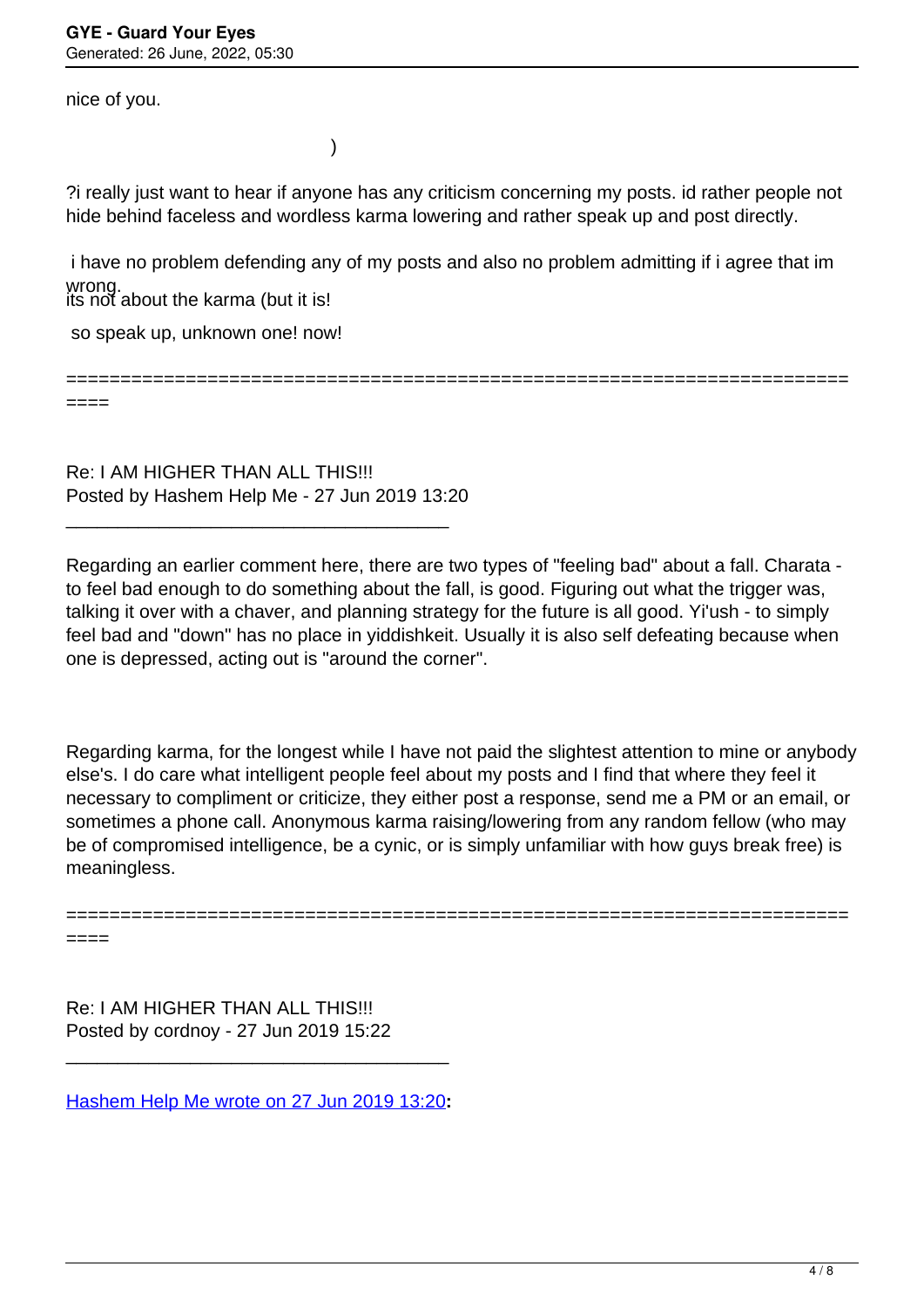I do care what intelligent people feel about my posts and I find that where they feel it necessary to compliment or criticize, they either post a response, send me a PM or an email, or sometimes a phone call.

or, click "thank you."

========================================================================

====

Re: I AM HIGHER THAN ALL THIS!!! Posted by higher - 28 Jun 2019 03:35

[Hashem Help Me wrote on 27 Jun 2019 13:20](/forum/4-On-the-Way-to-90-Days/341973-Re-I-AM-HIGHER-THAN-ALL-THIS%21%21%21)**:**

\_\_\_\_\_\_\_\_\_\_\_\_\_\_\_\_\_\_\_\_\_\_\_\_\_\_\_\_\_\_\_\_\_\_\_\_\_

Regarding an earlier comment here, there are two types of "feeling bad" about a fall. Charata to feel bad enough to do something about the fall, is good. Figuring out what the trigger was, talking it over with a chaver, and planning strategy for the future is all good. Yi'ush - to simply feel bad and "down" has no place in yiddishkeit. Usually it is also self defeating because when one is depressed, acting out is "around the corner".

Regarding karma, for the longest while I have not paid the slightest attention to mine or anybody else's. I do care what intelligent people feel about my posts and I find that where they feel it necessary to compliment or criticize, they either post a response, send me a PM or an email, or sometimes a phone call. Anonymous karma raising/lowering from any random fellow (who may be of compromised intelligence, be a cynic, or is simply unfamiliar with how guys break free) is meaningless.

great points! i really appreciate your post!

i did notice that you personally have taken down your karma so no one can raise or lower it.

if you truly dont care about it...then why would you even bother taking it down? wouldnt you just ignore, it period?

not an accusation, just curious...

========================================================================

====

Re: I AM HIGHER THAN ALL THIS!!!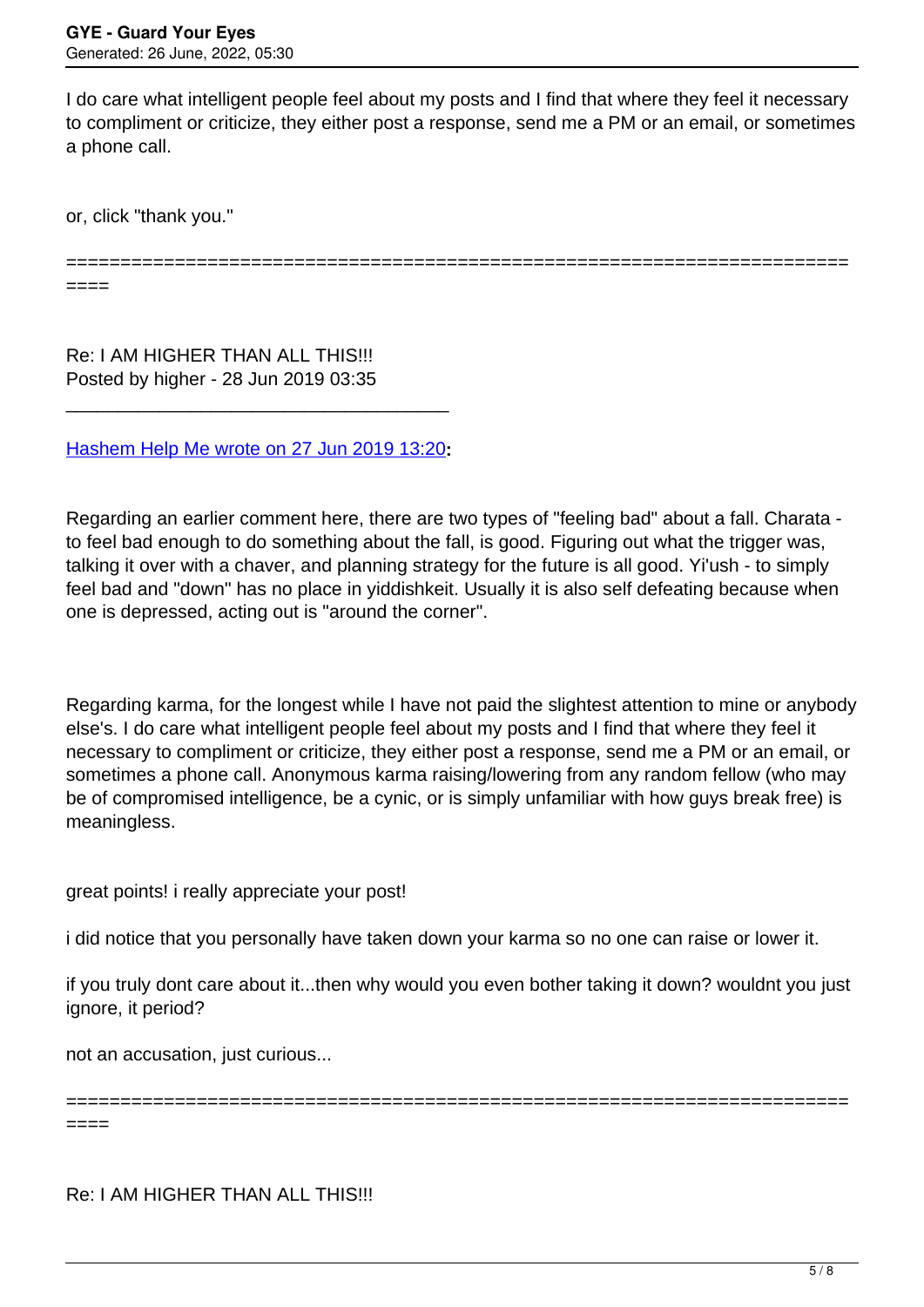Posted by Hashem Help Me - 30 Jun 2019 17:22

\_\_\_\_\_\_\_\_\_\_\_\_\_\_\_\_\_\_\_\_\_\_\_\_\_\_\_\_\_\_\_\_\_\_\_\_\_

[higher wrote on 28 Jun 2019 03:35](/forum/4-On-the-Way-to-90-Days/341984-Re-I-AM-HIGHER-THAN-ALL-THIS%21%21%21)**:**

[Hashem Help Me wrote on 27 Jun 2019 13:20](/forum/4-On-the-Way-to-90-Days/341973-Re-I-AM-HIGHER-THAN-ALL-THIS%21%21%21)**:**

Regarding an earlier comment here, there are two types of "feeling bad" about a fall. Charata to feel bad enough to do something about the fall, is good. Figuring out what the trigger was, talking it over with a chaver, and planning strategy for the future is all good. Yi'ush - to simply feel bad and "down" has no place in yiddishkeit. Usually it is also self defeating because when one is depressed, acting out is "around the corner".

Regarding karma, for the longest while I have not paid the slightest attention to mine or anybody else's. I do care what intelligent people feel about my posts and I find that where they feel it necessary to compliment or criticize, they either post a response, send me a PM or an email, or sometimes a phone call. Anonymous karma raising/lowering from any random fellow (who may be of compromised intelligence, be a cynic, or is simply unfamiliar with how guys break free) is meaningless.

great points! i really appreciate your post!

i did notice that you personally have taken down your karma so no one can raise or lower it.

if you truly dont care about it...then why would you even bother taking it down? wouldnt you just ignore, it period?

========================================================================

not an accusation, just curious...

I don't recall ever requesting my karma be taken down...….

====

Re: I AM HIGHER THAN ALL THIS!!! Posted by Realestatemogul - 15 Jul 2019 03:50

\_\_\_\_\_\_\_\_\_\_\_\_\_\_\_\_\_\_\_\_\_\_\_\_\_\_\_\_\_\_\_\_\_\_\_\_\_

Hey Higher than all this! I hope all is well...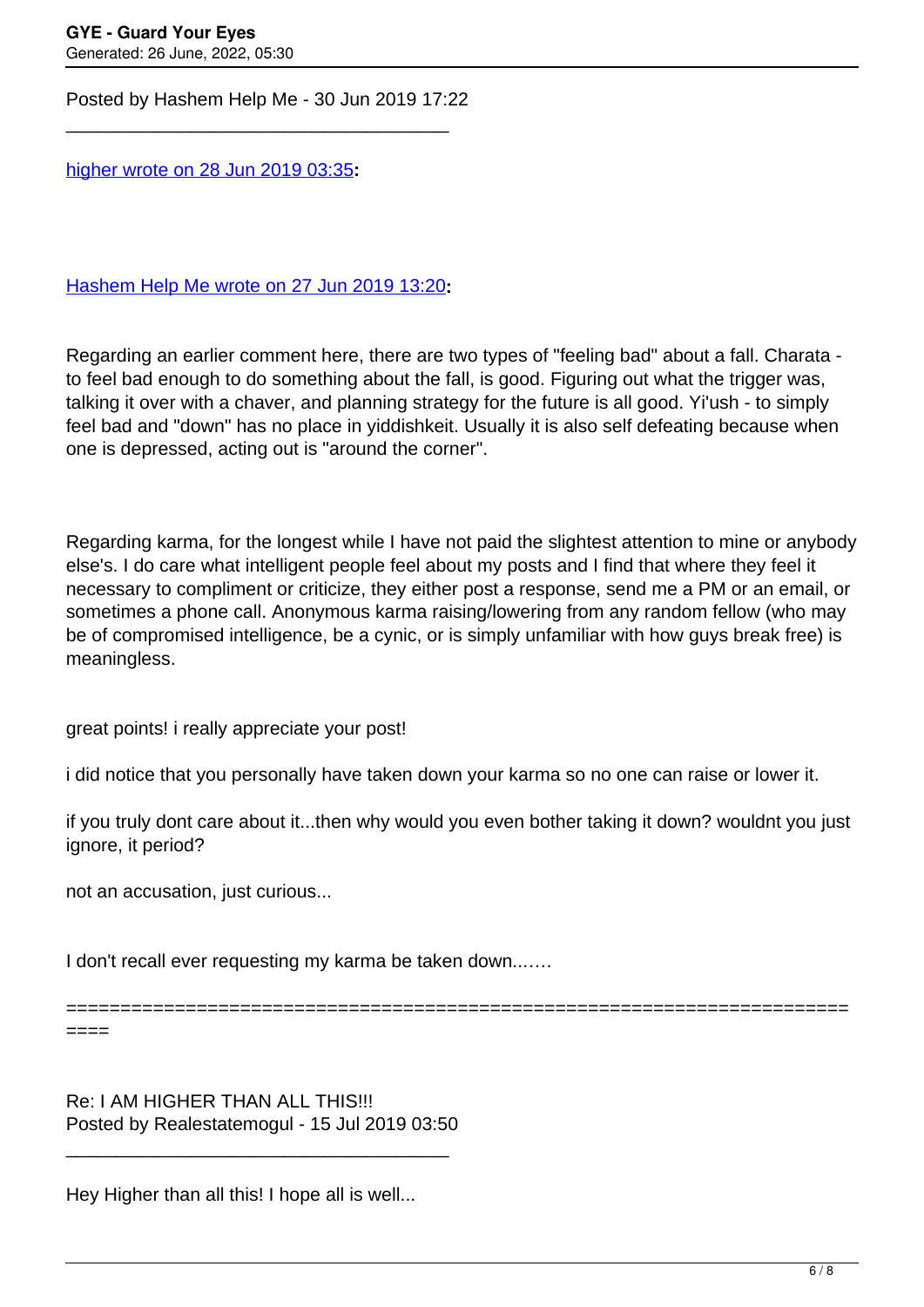========================================================================

====

Re: I AM HIGHER THAN ALL THIS!!! Posted by higher - 15 Jul 2019 18:55

\_\_\_\_\_\_\_\_\_\_\_\_\_\_\_\_\_\_\_\_\_\_\_\_\_\_\_\_\_\_\_\_\_\_\_\_\_

im okay bh.

appreciated.

====

maybe well talk one of these days...

========================================================================

Re: I AM HIGHER THAN ALL THIS!!! Posted by higher - 15 Jul 2019 19:00

\_\_\_\_\_\_\_\_\_\_\_\_\_\_\_\_\_\_\_\_\_\_\_\_\_\_\_\_\_\_\_\_\_\_\_\_\_

i actually had pretty bad slips, very close to falls recently.

kind of lonely. but things are okay.

decent ground for improvement with stuff.

have to work on it.

been pretty busy lately.

i hope that i am successful, bez''h

i also hope the same for everyone else here.

========================================================================

====

Re: I AM HIGHER THAN ALL THIS!!! Posted by Dave M - 16 Jul 2019 13:00

\_\_\_\_\_\_\_\_\_\_\_\_\_\_\_\_\_\_\_\_\_\_\_\_\_\_\_\_\_\_\_\_\_\_\_\_\_

I'm sorry to hear that you are going through a rough patch. I'm also going through a period with additional stress. Our journey has its ups and downs. We just need to ride this out. It will get better.